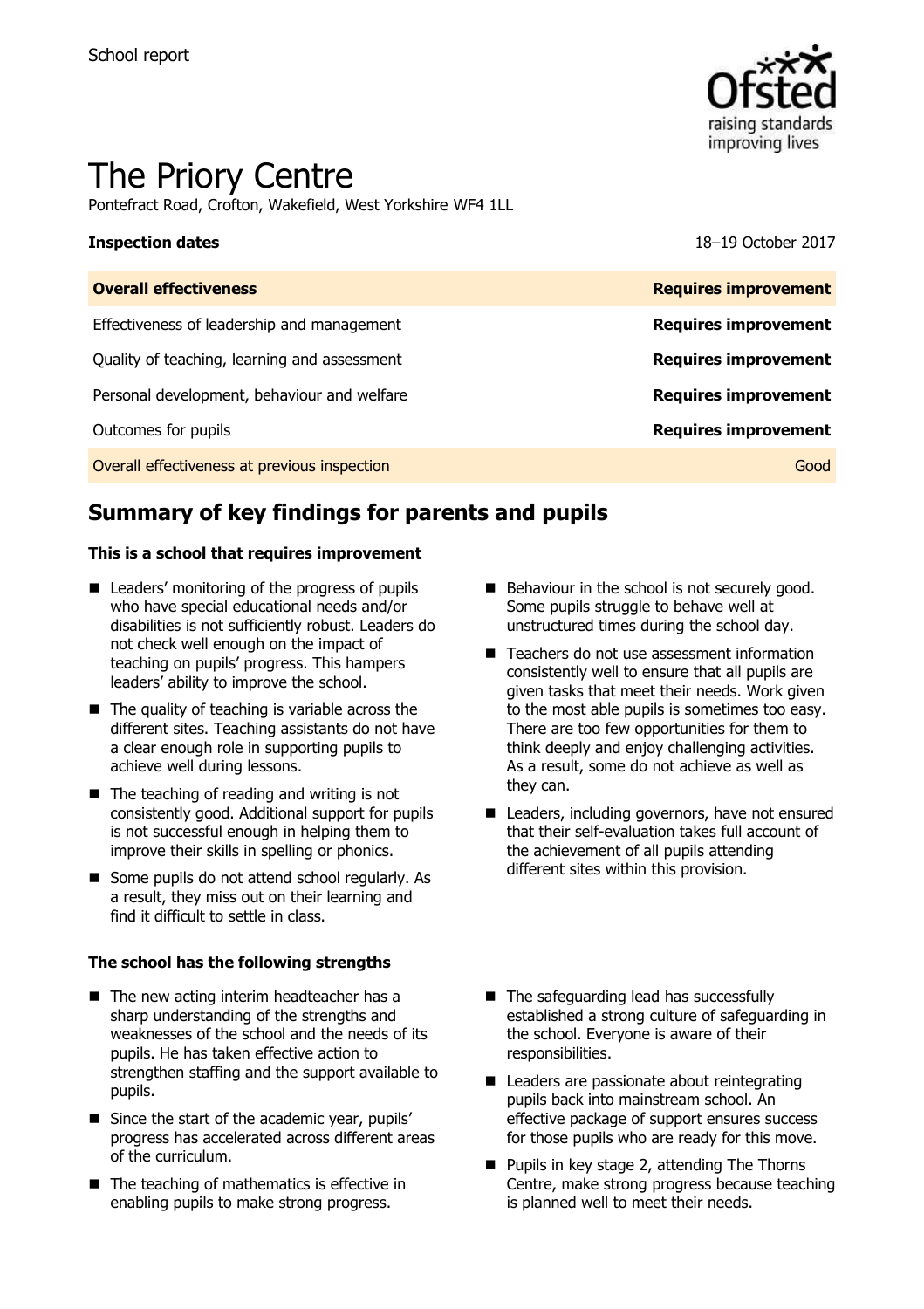

# **Full report**

### **What does the school need to do to improve further?**

- Improve the effectiveness of leadership and management by:
	- clarifying which leaders have strategic responsibility for monitoring the progress of pupils who have special educational needs (SEN) and/or disabilities
	- making sure that leaders' checks on the quality of teaching and learning are focused on the impact of teaching on pupils' progress over time
	- $-$  ensuring that leaders keep a close check on the progress of pupils on part-time timetables so that pupils can move to access full-time education as quickly as possible
	- incorporating the attendance and achievement of pupils from the Thorns and Broadway centres into whole-school self-evaluation.
- **IMPROVE THE Improve teaching, learning and assessment so that all pupils make consistently strong** progress by ensuring that:
	- work is well matched to the needs of pupils, including the most able, so that pupils are challenged to deepen their learning
	- teaching assistants have a clearly defined role in supporting pupils to achieve well during lessons
	- opportunities for reading are strengthened across the curriculum
	- pupils develop accurate skills in phonics and spelling across all year groups.
- Improve personal development, behaviour and welfare by:
	- $-$  ensuring that the behaviour policy is consistently applied throughout the whole school
	- improving behaviour during social, unstructured times such as breaktimes and lunchtimes
	- $-$  reducing the proportion of pupils who are persistently absent.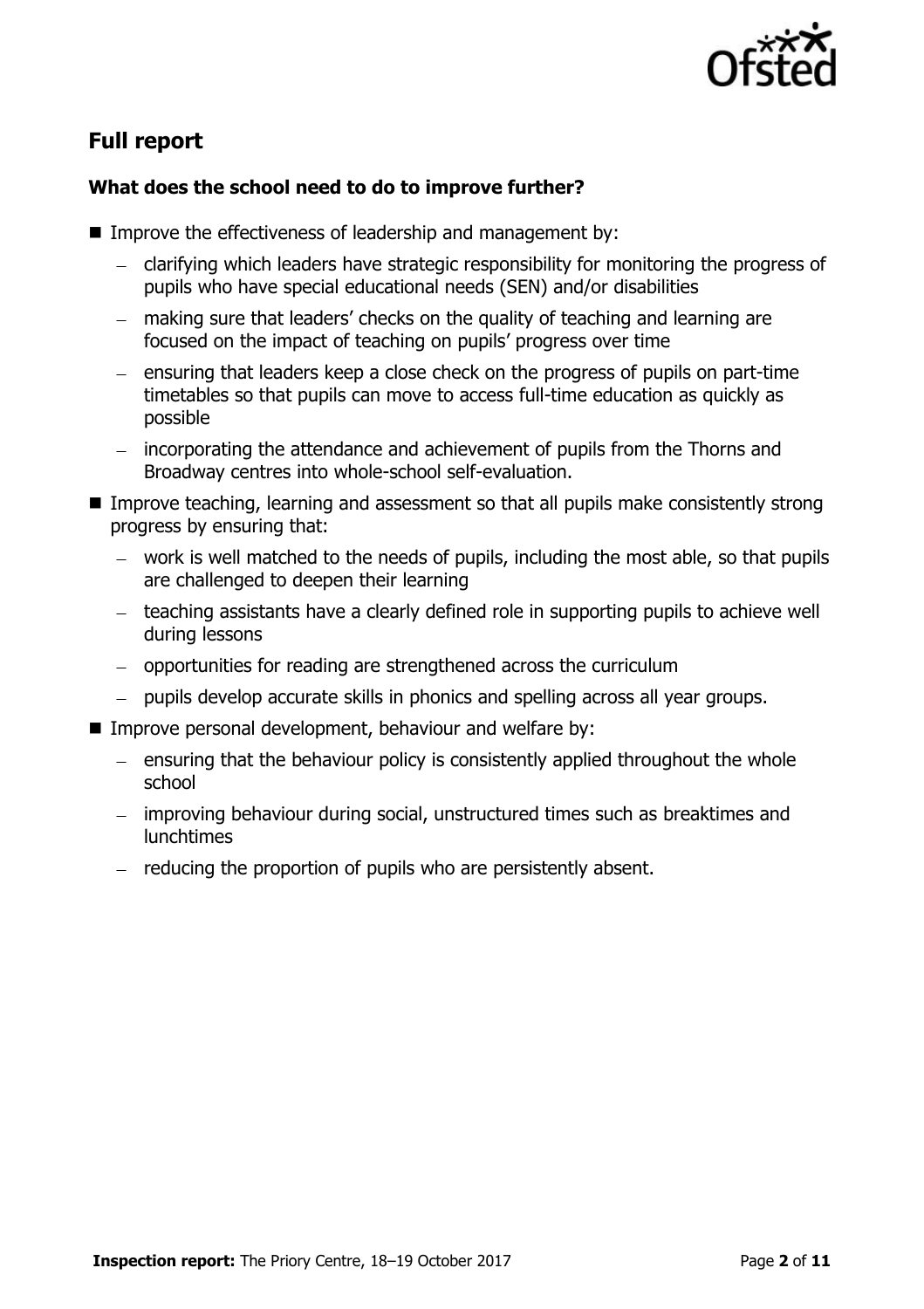# **Inspection judgements**

### **Effectiveness of leadership and management Requires improvement**

- There has been a notable increase, particularly in the last two terms, in the number of pupils who display challenging behaviour who have been referred to The Priory following exclusion from their mainstream schools. This has tested the school's policies and procedures around behaviour. The school's work to improve behaviour has been successful for some pupils. However, inconsistencies in the application of the school's policy has led to variable behaviour from pupils in some areas of the school.
- School leaders focus predominantly on improvements to behaviour, rather than on the impact of teaching and learning. This limits leaders' effectiveness in supporting teachers to improve. Professional development opportunities are provided for staff, but these are centred on managing behaviour, rather than improving the quality of pupils' learning through better teaching.
- Leaders' monitoring of teaching and learning looks at the teacher, rather than at the impact of teaching on pupils' learning. This leads to a lack of clarity about the impact that teaching has on pupils' progress.
- Analysis of attendance is completed on a personal and site-specific level. While there have been some reductions in pupils' absence, leaders do not have a clear, strategic overview of whole-school attendance. Pupils' persistent absence is not decreasing as quickly as it should.
- Leaders' checks on the education of pupils on part-time timetables are not currently effective enough to ensure that pupils make the rapid progress needed to catch up. Pupils on part-time timetables do not move back into full-time education quickly enough and, as a result, learning hours are lost.
- Monitoring of pupils who receive pupil premium funding or those who have SEN and/or disabilities is not focused sharply enough to inform accurate planning and development in all subjects. Pupil premium funding is being deployed appropriately to provide additional support for pupils' academic and personal development. There is evidence of positive impact of this funding in mathematics teaching, where highly personalised learning is leading to strong progress.
- **Parents feel that they receive appropriate information about their children's behaviour** within school. However, they are less confident that they understand how their children are progressing with their learning.
- The acting interim headteacher, in post since September 2017, is passionate about the school and its pupils. He has already made successful changes to the middle management structure, the recording of pupils' performance information and teachers' use of assessment. This work is at an early stage, but workbooks show that some teachers are now making better use of assessment information to inform planning for pupils' needs.
- Leaders have ensured that additional off-site provision, at The Thorns Centre, is providing effective teaching and support for key stage 2 pupils. It aligns well with the needs of pupils who have SEN and/or disabilities.

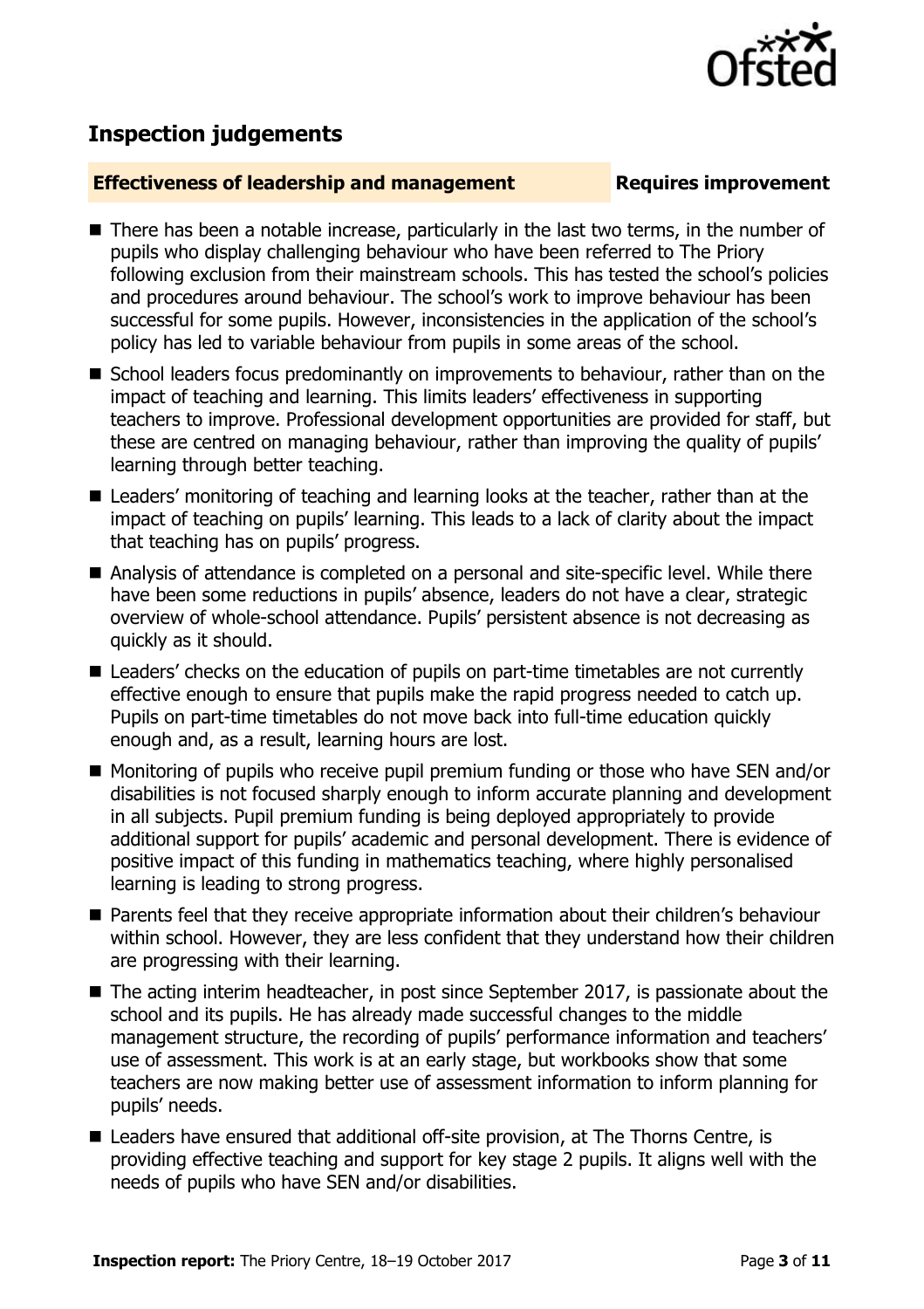

- Reintegration of pupils to mainstream schools is a high priority for leaders. Over the last two academic years, 15 pupils have returned successfully to a mainstream school and sustained their strong progress.
- **Pupils benefit from a varied curriculum. Subjects such as art and design and technology** are well resourced and motivate pupils to try different art forms and techniques. The completed artwork is a celebrated feature, displayed throughout the school.
- Leaders value the support they receive from the local authority and have close links with relevant teams within the local key stage 4 pupil referral unit and special school. This has enabled a sharing of staff, skills and resources across the school.

### **Governance of the school**

- The management committee has not, historically, challenged the leadership team well enough on the achievement of pupils across the whole school. The committee members are, now, beginning to ask more challenging questions and play a stronger role in decision making relating to staffing. They take opportunities to visit the main school site to find out information for themselves, rather than relying exclusively on what they are told by leaders.
- The management committee does not have a comprehensive, strategic overview of the effectiveness of provision which encompasses all of The Priory Centre sites. Although it receives outcomes information relating to pupils in key stage 2, it sees this as a separate project, rather than an integral part of the school.
- Since the previous inspection, governance has been strengthened. Meetings are better focused on the most pressing issues. Governors are receiving more detailed information from the headteacher. This has helped the management committee to function more effectively.

### **Safeguarding**

- $\blacksquare$  The arrangements for safeguarding are effective.
- $\blacksquare$  Rigorous safeguarding practices are in place throughout the school. The safeguarding leader is highly knowledgeable and has good relationships with pupils, parents and the local authority. Referrals, where the school has concerns about pupils, are dealt with in an efficient and timely fashion.
- There is culture of safeguarding which runs throughout the school from the acting interim headteacher and designated safeguarding lead, through to the pupils. Safeguarding is woven throughout the curriculum and is a prominent feature in displays around the school.
- Parents who spoke with inspectors all said that their children feel safe at the school.

### **Quality of teaching, learning and assessment Requires improvement**

■ Teaching requires improvement because it is not consistently securing strong progress from pupils. Some teachers do not ensure that the work is planned well enough to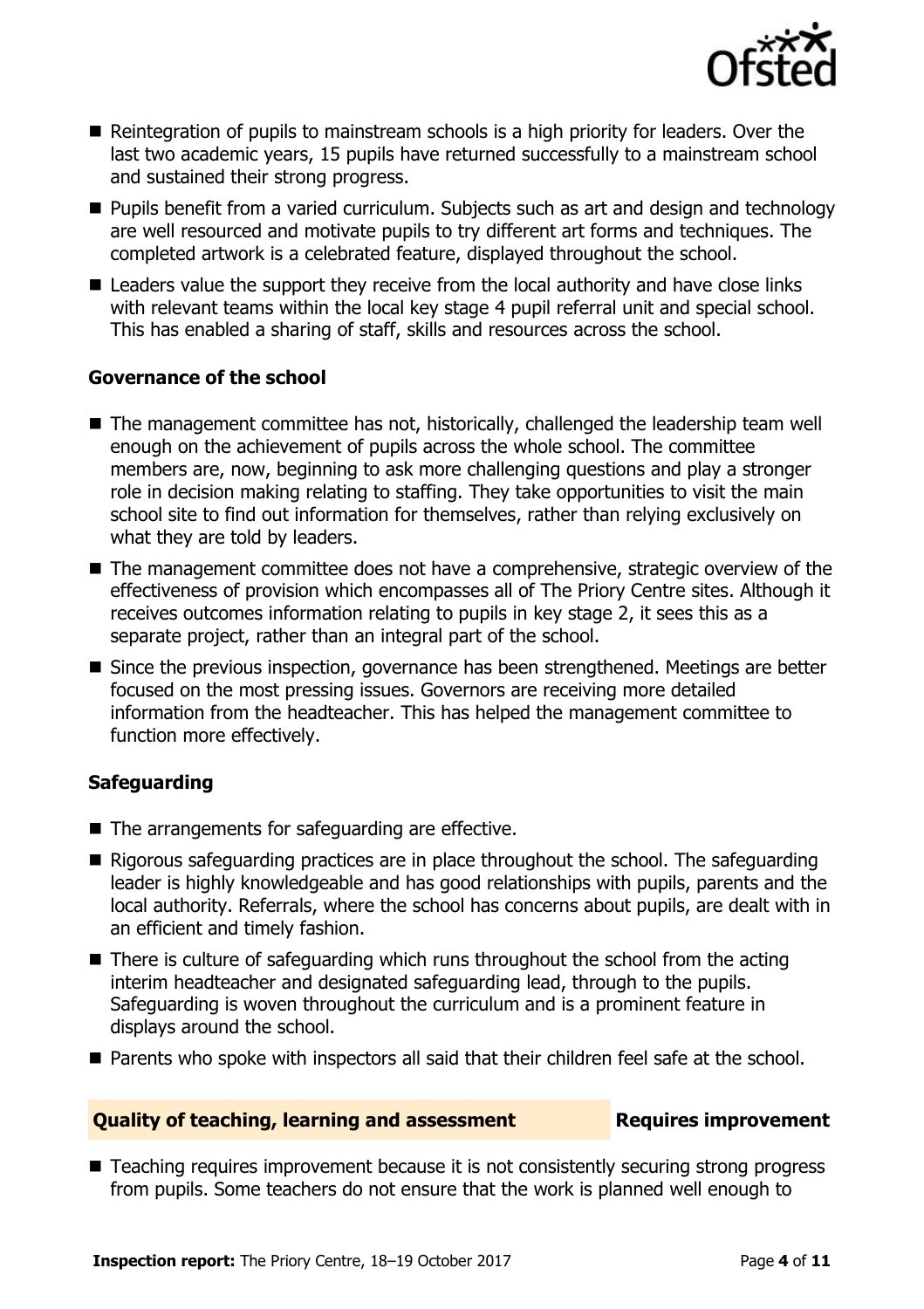

close the gaps in pupils' learning. Consequently, pupils, especially the most able, do not make the progress of which they are capable.

- Although some pupils are making rapid strides with their attendance, other pupils are frequently absent. As a result, they find it difficult to maintain their learning and progress. These pupils do not settle to lessons well and can disrupt the learning of others.
- Many key stage 3 pupils struggle to spell accurately. Pupils do not read widely and some pupils actively avoid reading. Although teachers recognise that many pupils lack confidence in reading, they seek to avoid conflict with them by reading for pupils or providing short extracts of texts to encourage them to find information. This limits the progress pupils make with their reading.
- At The Priory Centre, teachers and other adults do not encourage and support pupils' reading and writing development well enough in a range of subjects. This is due to a lack of staff training and limited reading schemes to support pupils' literacy development. Senior leaders recognise these shortcomings and are taking steps to address them.
- Teachers do not always make effective use of teaching assistants to support pupils' learning. Too often, teaching assistants are focused solely on managing the behaviour of one or two pupils.
- Teachers provide good advice and guidance to pupils to help them improve their work. Where pupils act on this, they make progress in their learning. However, teachers do not structure subsequent work consistently well to enable pupils to consolidate and apply their learning quickly. Consequently, their progress slows.
- Teachers' specialist subject knowledge and good questioning skills are used to positive effect in mathematics to encourage pupils to respond and participate effectively in lessons. As a result, teachers and teaching assistants check on pupils' knowledge of number facts and their understanding of mathematical concepts thoroughly. They use this information carefully to plan learning which is well pitched to challenge and engage pupils.
- The teaching of reading, writing and mathematics is effective for pupils attending the off-site provision at The Thorns Centre. Pupils who have education, health and care plans make good progress. Teachers carefully guide and support pupils to draw increasingly upon their reading and their knowledge of spelling rules and punctuation to assist their writing. For example, they teach them how to review their own work and how to use dictionaries to look up spellings and identify the meaning of words. In mathematics, teaching identifies what pupils already know through timely questions and quizzes. Well-planned activities and tasks matched to needs enable pupils to make secure progress.
- Art and design and technology are well planned to enable pupils to experience a range of materials and processes. Pupils of all abilities successfully extend their knowledge and skills in response to the activities.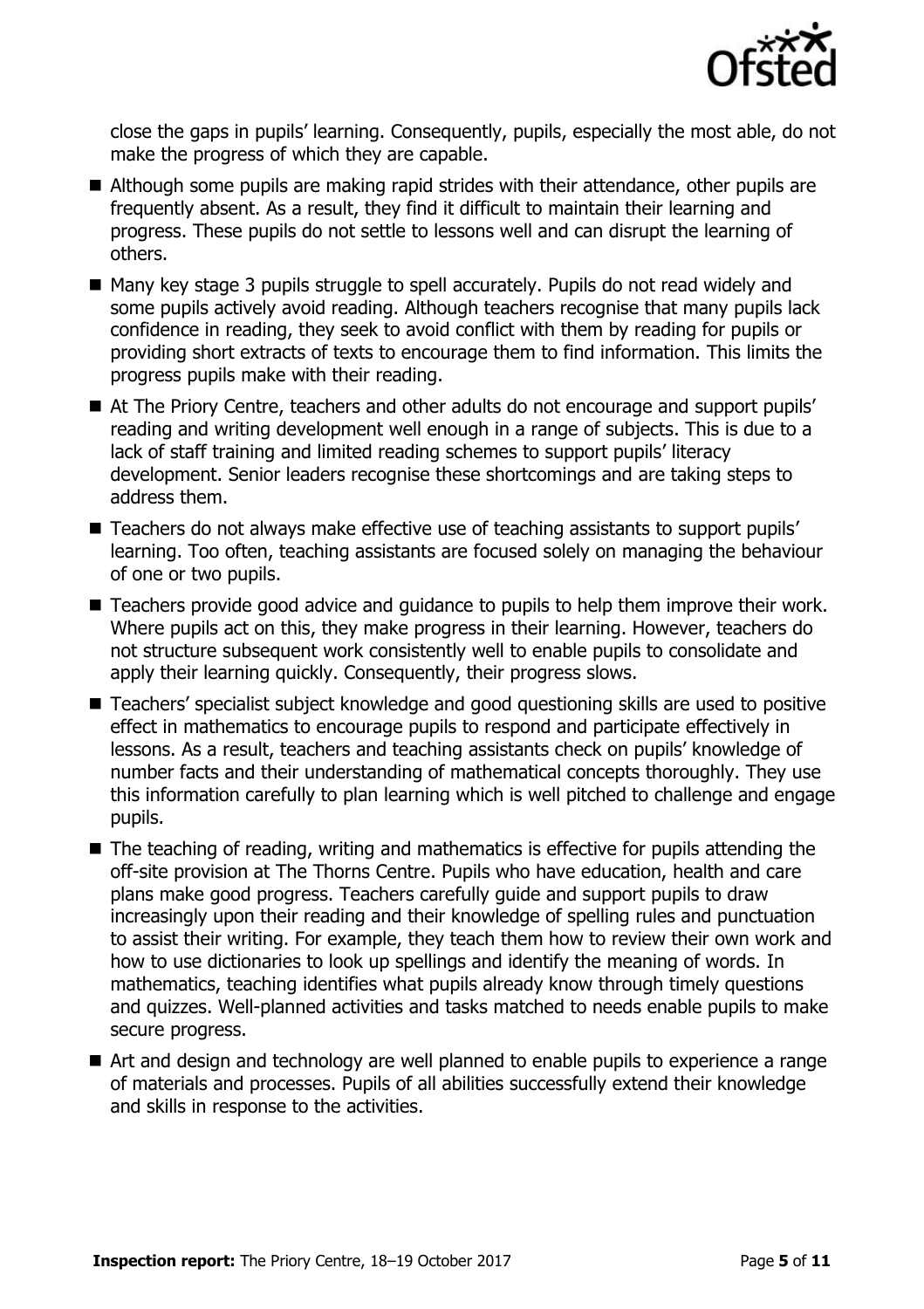

### **Personal development, behaviour and welfare <b>Requires improvement**

### **Personal development and welfare**

- The school's work to promote pupils' personal development and welfare requires improvement.
- **Pupils show varying levels of respect to their peers and teachers. Staff challenge** negative language, although not consistently throughout the school. A small number of pupils ignore requests from their teachers. The school's programme to promote tolerance, respect and the rule of law includes a range of visits and visitors. However, the impact of this is not embedded within pupils' attitudes and behaviour towards each other and some teachers.
- $\blacksquare$  Pupils lack social language and conventions when interacting with other pupils and visitors. Pupils talk to adults that are known to them, but they are reticent to give their own views and opinions.
- Teachers use restorative justice processes once pupils leave the classroom. However, the success of these practices is not clearly evidenced in terms of pupils learning from their mistakes or reintegrating back into learning within the classroom.
- Staff are alert to the needs of pupils. For example, they are quick to react to pupils leaving the site and bring them back into school. Parents say that they are informed immediately if this happens and say that 'school goes out of their way to persuade pupils to stay on site'.
- The school has an effective personal, social and health education programme. Leaders utilise a range of resources and external organisations to train teachers to address risks associated with cyber bullying and grooming.
- Clear expectations of behaviour are apparent at The Thorns Centre and pupils are clear about the consequences of their actions. Key stage 2 pupils are enthusiastic learners, keen to demonstrate what they know.
- Despite a rapid increase in pupil numbers, the staff have supported pupils who demonstrate the most challenging behaviour well. The number of fixed-term exclusions has reduced.
- **Pupils report that they feel safe and that teachers show them a great deal of respect.**

### **Behaviour**

- $\blacksquare$  The behaviour of pupils requires improvement
- The Priory Centre has seen a large increase in pupils since the last inspection report. This has tested the policies and procedures around behaviour, with varying levels of success. Pupils displaying the most challenging behaviour are being managed well, but low-level disruption is evident in a small group of pupils.
- **Some pupils struggle to control their behaviour, especially during unstructured social** periods, such as breaktimes and lunchtime. A few activities are on offer, and in the school's own survey of pupils undertaken in summer 2017, the vast majority of pupils told leaders that there is little of interest outside lessons. Leaders have yet to identify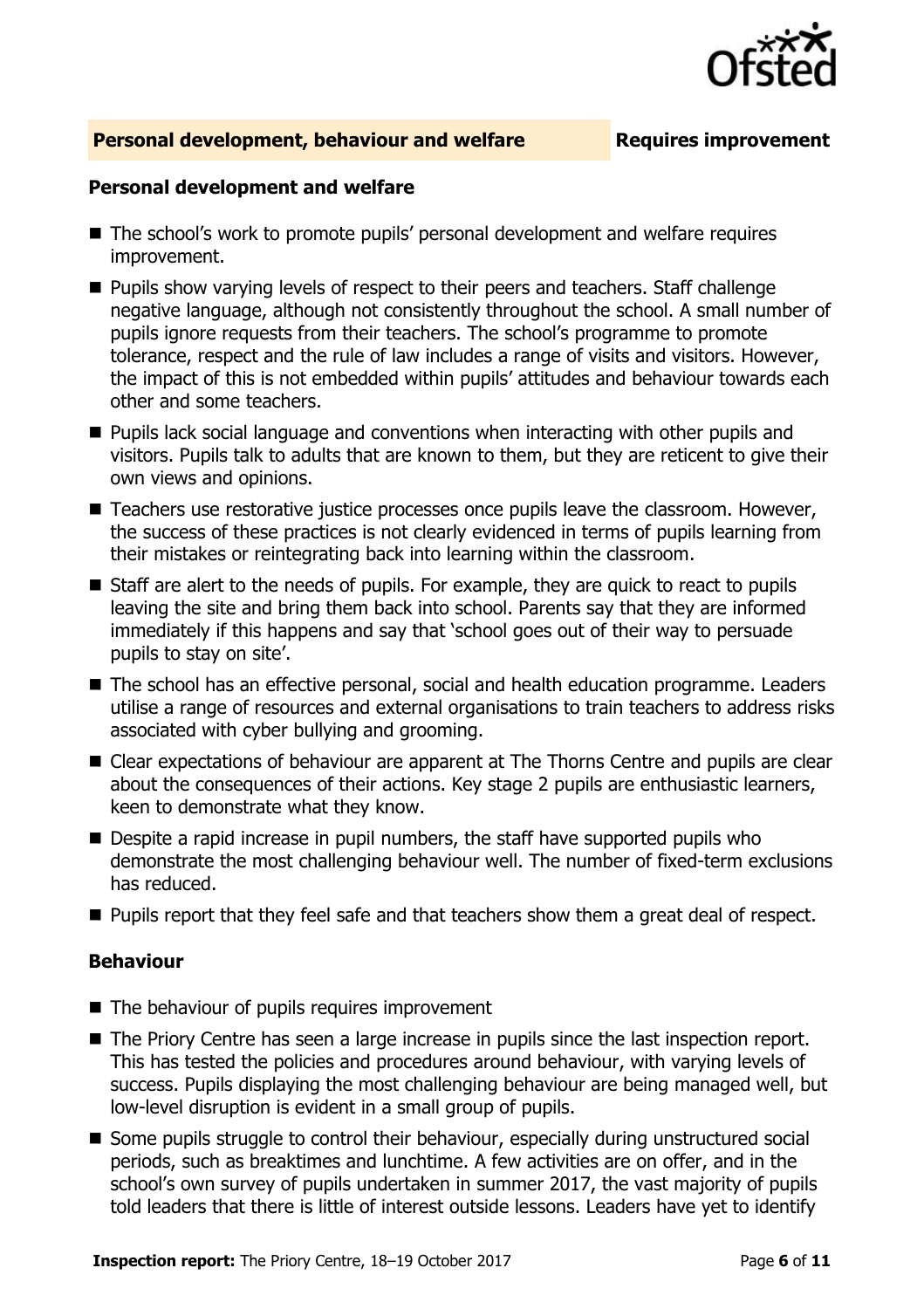

and implement a range of the activities that pupils would like.

- Whole-school interventions, such as a reward points system, are used inconsistently from class to class. Some pupils do not recognise, readily, the consequences of inappropriate behaviour.
- Attendance is improving because leaders check on absence regularly and follow up when pupils are not in school. However, persistent absence remains above the national average. Where pupils are regularly absent, they find it more challenging to catch up quickly with learning that they have missed.
- The headteacher has restructured the middle management team to include a teacher with responsibility for behaviour. This teacher has started to work, alongside the deputy headteacher, to monitor and evaluate pupils' behaviour more effectively. This recent change has not had sufficient time to impact significantly on pupils' behaviour.
- Additional support is provided by the school for a small number of pupils who struggle to control their very challenging behaviour. This support is leading to improvements for these pupils.
- **Pupils who are moving back to mainstream education are well supported. At The** Broadway Centre, pupils reflect well on their behaviour and express a desire to improve. They are aware of what they need to do in order to be ready to return successfully to mainstream school.
- Behaviour at the Broadway and Thorns centres is strong. The pupils are motivated to work because of staff's clear expectations. As a result, effective learning takes place.

### **Outcomes for pupils Requires improvement**

- $\blacksquare$  Many pupils join the school in key stage 3 with low academic starting points due to gaps in their education. Assessment information shows that most pupils' achievement is improving. However, outcomes are not yet good because not enough pupils make the more rapid progress needed to help them make up for their prior underachievement.
- All pupils have SEN and/or disabilities. Some pupils in key stage 3 do not make the swift progress necessary to achieve the aspirational targets they are set. This is because teachers do not use assessment information well enough to support pupils' learning. Activities in a range of subjects do not regularly challenge pupils or help them to learn as well as they should.
- Over time, the most able pupils, who enter the school with achievement above that expected for their age, make slow progress due to a lack of challenge in their learning.
- Too few pupils, including those who are disadvantaged, develop secure reading and comprehension skills. Opportunities to read widely and for enjoyment are curtailed by a lack of books and an appropriate reading scheme.
- **Pupils are now making more rapid progress in mathematics due to an incisive analysis** of the gaps in individual pupils' learning. In workbooks, pupils' individual targets focus sharply on the basic knowledge and understanding that they need to master in order to move on.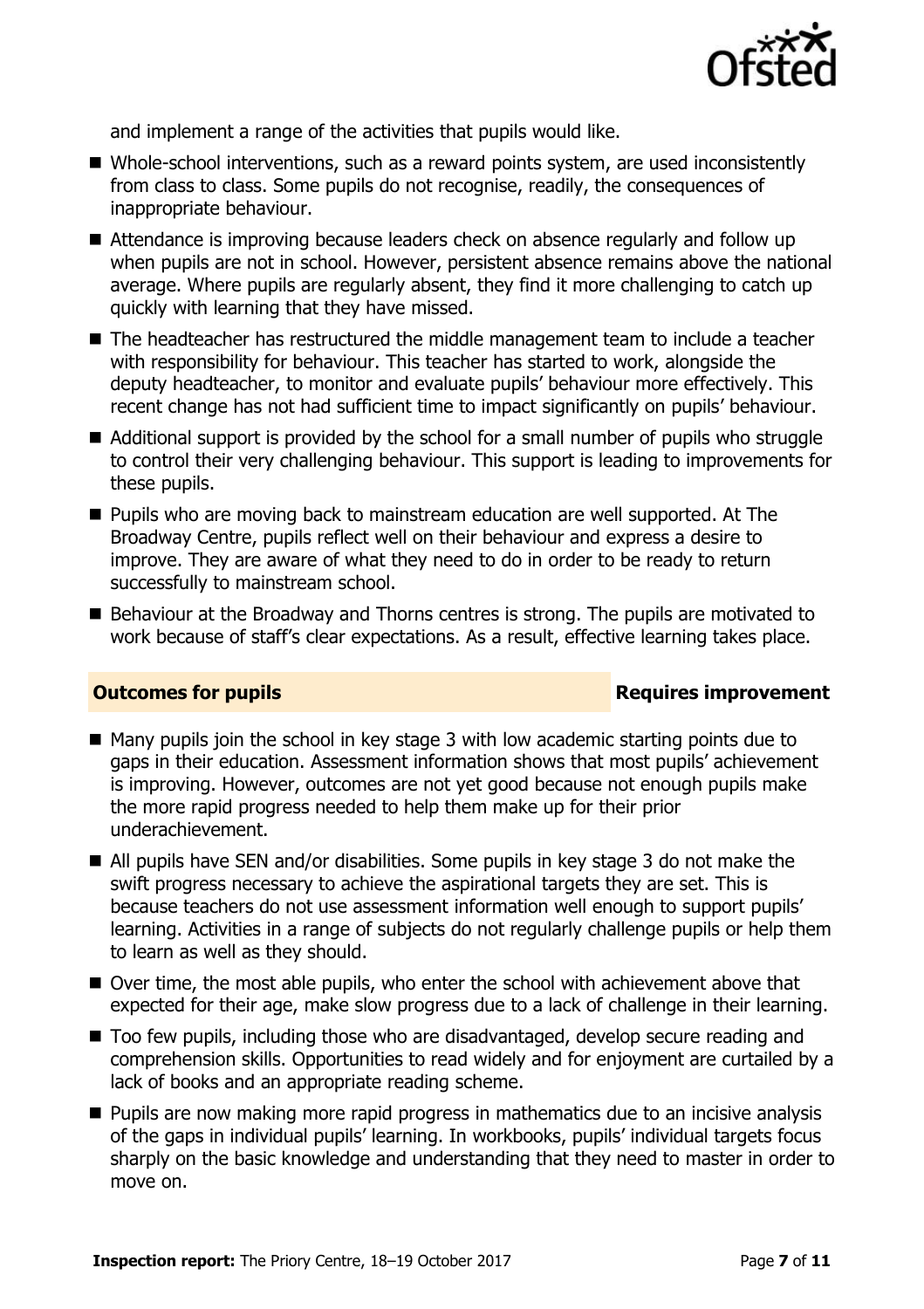

■ The school's assessment information and work in pupils' books show that key stage 2 pupils who have SEN and/or disabilities make good progress in their reading, writing and mathematics.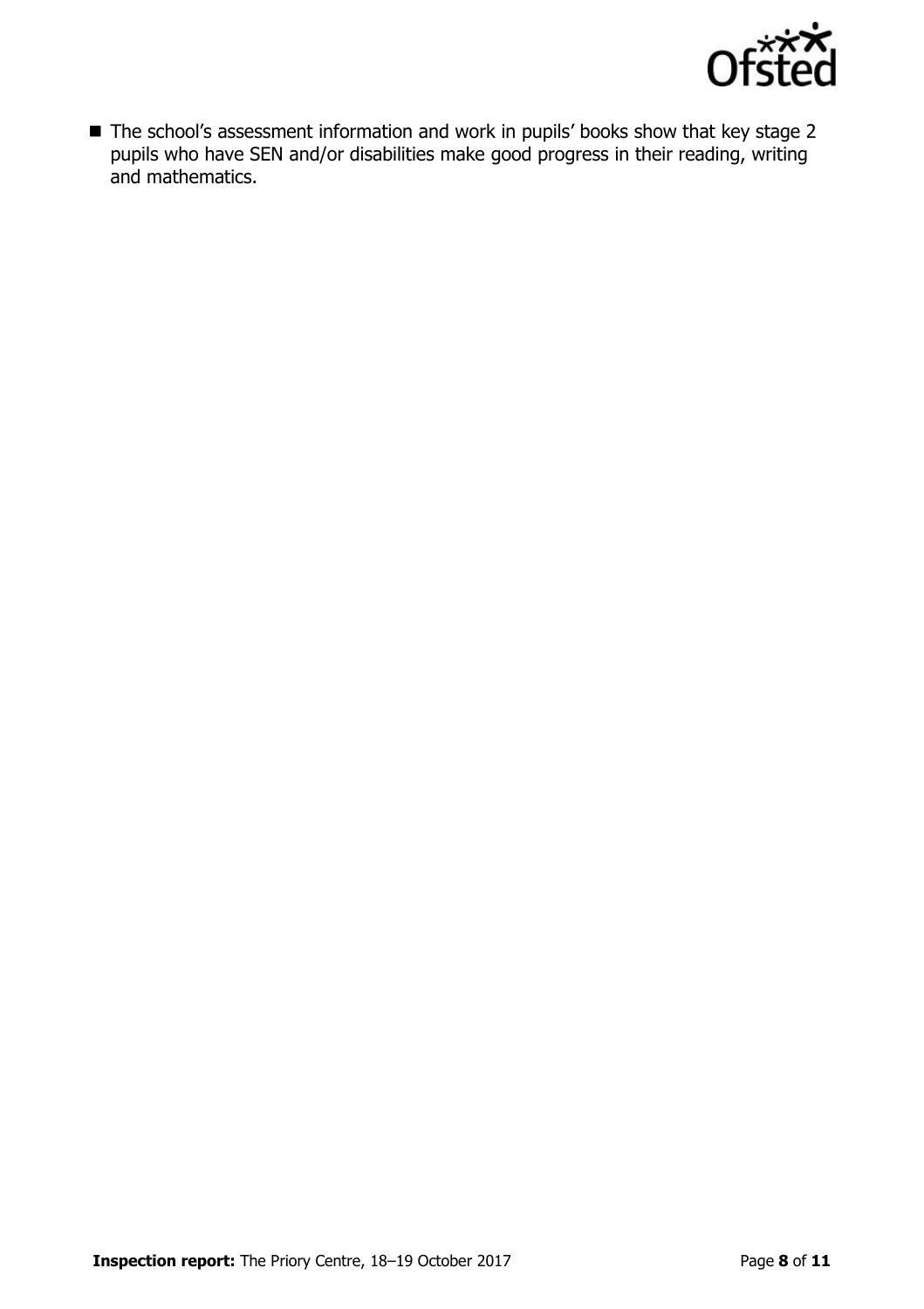

# **School details**

| Unique reference number | 130981    |
|-------------------------|-----------|
| Local authority         | Wakefield |
| Inspection number       | 10043498  |

This inspection of the school was carried out under section 5 of the Education Act 2005.

| Type of school                      | Pupil referral unit            |
|-------------------------------------|--------------------------------|
| School category                     | Pupil referral unit            |
| Age range of pupils                 | 8 to 14                        |
| Gender of pupils                    | Mixed                          |
| Number of pupils on the school roll | 48                             |
| Appropriate authority               | The local authority            |
| Chair                               | Ms N Brown                     |
| <b>Acting Interim Headteacher</b>   | Mr A Phillips                  |
| Telephone number                    | 01924 862232                   |
| Website                             | www.wakefieldprus.co.uk        |
| <b>Email address</b>                | headpriory@wakefieldprus.co.uk |
| Date of previous inspection         | 11 September 2013              |

### **Information about this school**

- The Priory Centre is a pupil referral unit educating pupils in key stages 2 and 3.
- The key stage 2 provision has eight pupils and education is delivered at The Thorns Centre. All pupils have education, health and care plans and are directly referred by the local authority.
- The key stage 3 provision has 33 pupils educated at The Priory Centre, five pupils at The Broadway Centre, one pupil attending Action for Change for three days a week and educated at home two days a week, and one student in specialist education at The Cherry Tree Centre.
- The leadership of the school comprises an executive headteacher, who oversees the key stage 3 and key stage 4 provision for the local authority, and an acting interim headteacher. The acting interim headteacher took up post in September 2017.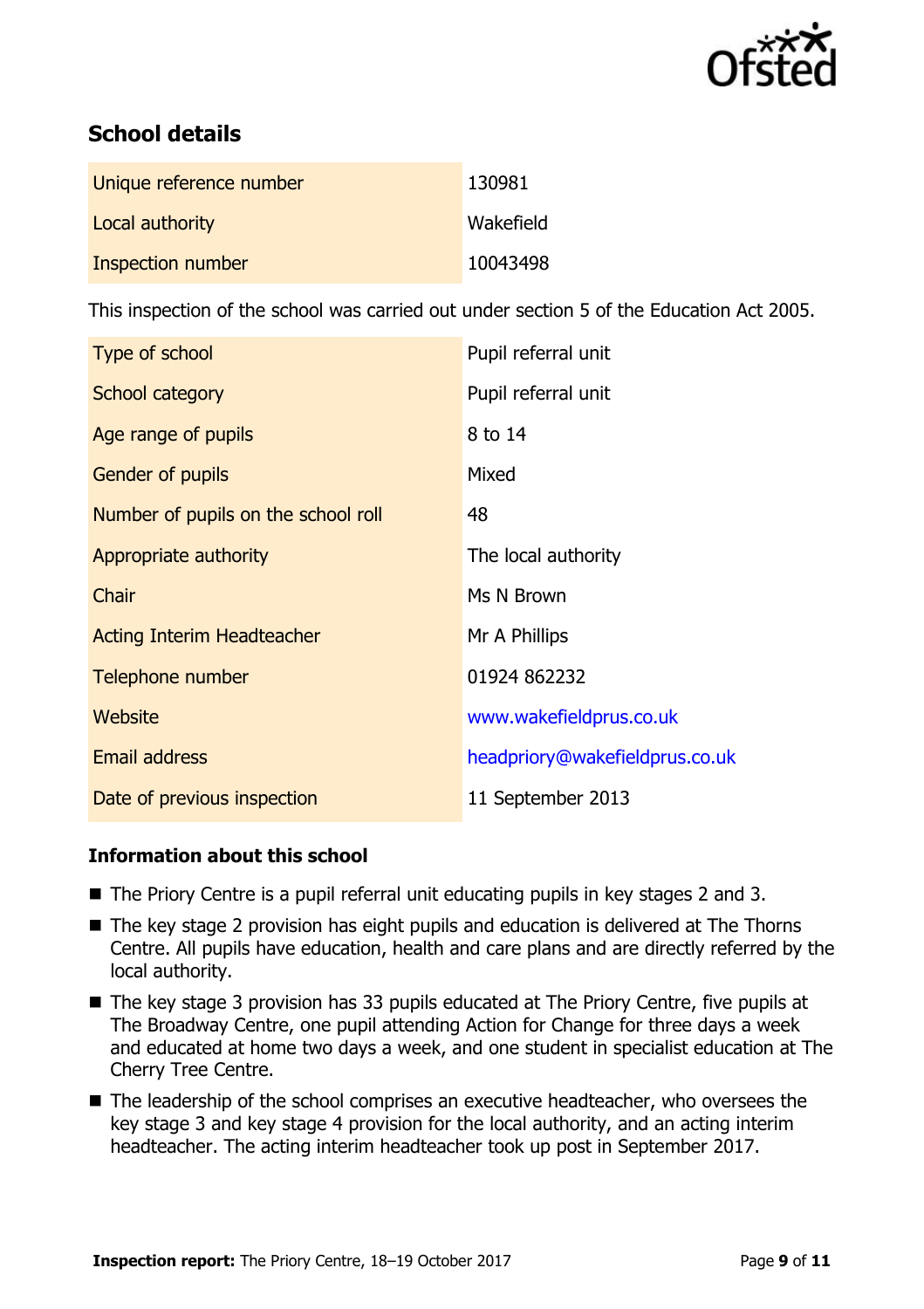

## **Information about this inspection**

- Inspectors observed teaching and learning across a wide range of lessons and learning activities at The Priory Centre, The Broadway Centre and The Thorns Centre. A proportion of these were carried out jointly with the acting interim headteacher.
- **Pupils' written work was examined during lessons and in discussion with senior leaders.**
- Inspectors observed pupils' behaviour during their arrival at, and departure from, school, between lessons, and during breaktime and lunchtime.
- Inspectors spoke with pupils formally and informally.
- Inspectors held telephone discussions with three parents. The results of the school's own questionnaires from parents, staff and pupils during spring and summer 2017 were also taken into account.
- Inspectors conducted meetings with the executive headteacher, the acting interim headteacher, the deputy headteacher and middle leaders.
- Inspectors met with three members of the management committee.
- A meeting was held with a representative from the local authority.
- A wide range of documentation was scrutinised, including the school's evaluation report, school development and action plans, performance management documents, management committee meeting minutes, records of the monitoring of teaching, and information relating to pupils' attendance and achievement. Safeguarding documents and records relating to behaviour were also examined.

### **Inspection team**

Tricia Stevens, lead inspector **Calculate Control** Ofsted Inspector

Gina White **Her Majesty's Inspector**